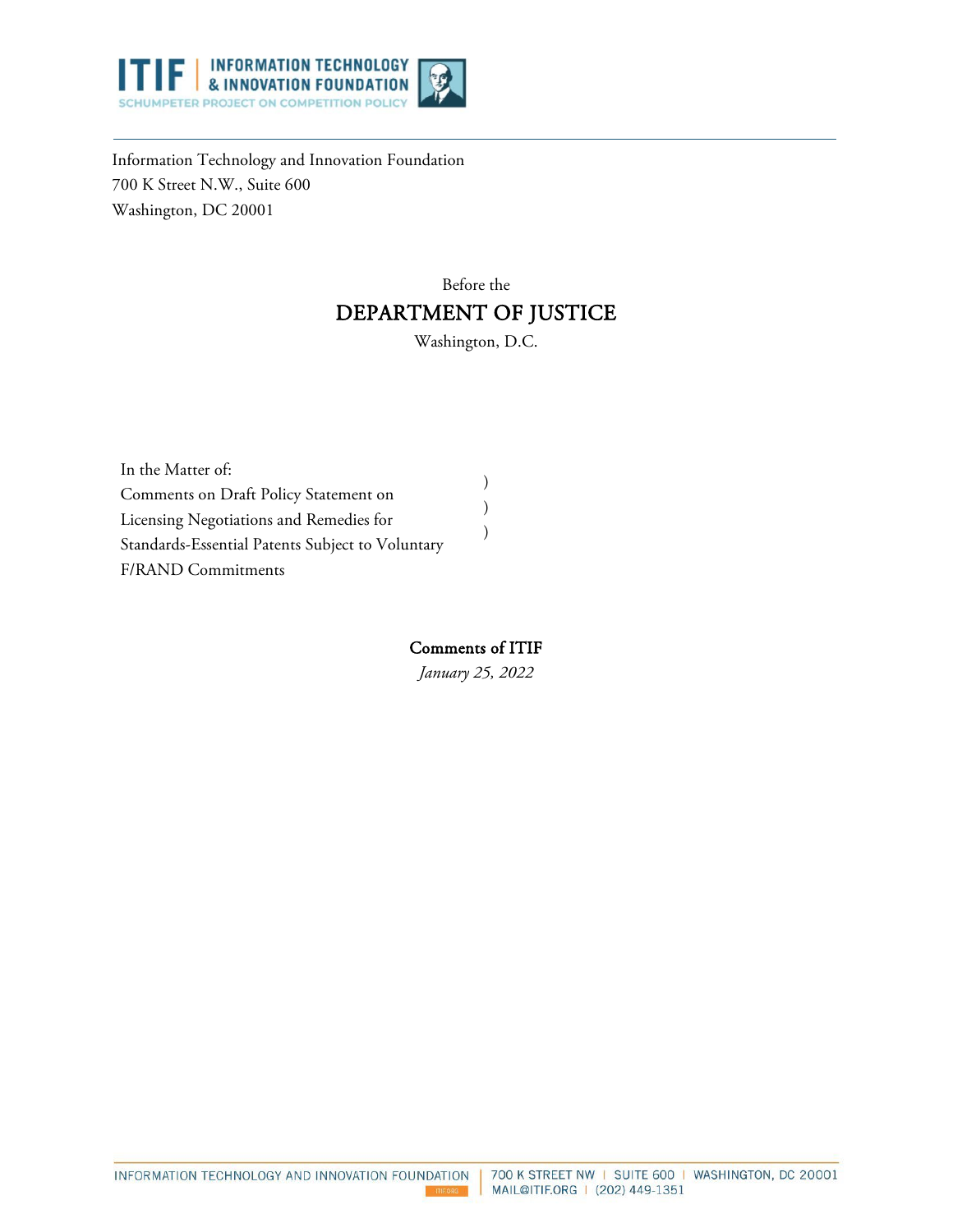# The DOJ's Draft Policy Statement on Licensing Negotiations And Remedies For Standards-Essential Patents Subject to Voluntary F/RAND Commitments

The Information Technology and Innovation Foundation (ITIF) is pleased to submit these comments in response to the Department of Justice's request for comment on the Draft Policy Statement on Licensing Negotiations and Remedies for Standards-Essential Patents Subject to F/RAND Commitments. ITIF is an independent, nonprofit, nonpartisan research and educational institute focusing on the intersection of technological innovation and public policy. Recognized by its peers in the think tank community as the global center of excellence for science and technology policy, ITIF's mission is to formulate and promote policy solutions that accelerate innovation and boost productivity to spur growth, opportunity, and progress. The Schumpeter Project on Competition Policy at ITIF advances a modern approach to competition policy that elevates innovation to become a central concern for antitrust enforcement. The Schumpeter Project's mission advocates for a dynamic competition policy in which innovation is a central concern for antitrust enforcement, not a secondary consideration. The Schumpeter Project's goal is to reconceive antitrust policy in a new framework that links innovation to competition for the benefit of consumers, innovative companies, the economy, and society.

## **INTRODUCTION**

President Biden's executive order on competition issued in July 2021 asked federal agencies "to avoid the potential for anticompetitive extension of market power beyond the scope of granted patents, and to protect standard-setting processes from abuse…"[1](#page-9-0) More specifically, the presidential order asked the Attorney General and the Secretary of Commerce, "to consider whether to revise their position on the intersection of the intellectual property and antitrust laws, including by considering whether to revise the Policy Statement on Remedies for Standards-Essential Patents Subject to Voluntary F/RAND Commitments issued jointly by the Department of Justice, the United States Patent and Trademark Office, and the National Institute of Standards and Technology on December 19, 2019."[2](#page-9-1)

Pursuant to the presidential executive order, the Department of Justice, the U.S. Patent and Trademark Office, and the National Institute of Standards and Technology (the Agencies) requested public comments on December 6, 2021, on the Draft Policy Statement on Licensing Negotiations and Remedies for Standards-Essential Patents Subject to F/RAND Commitments (the Draft Policy Statement).<sup>[3](#page-9-2)</sup>

The Draft Policy Statements aims at fostering "efficient licensing" between standard-essential patent (SEP) holders and implementers, noting the risks of opportunistic behaviors from both parties.<sup>[4](#page-10-0)</sup> The Draft Policy Statement codifies a regrettable trajectory over the last decade whereby courts have gradually and consistently emphasized the hold-up problem while discarding the economic rationale for injunctive relief by SEP holders.<sup>[5](#page-10-1)</sup>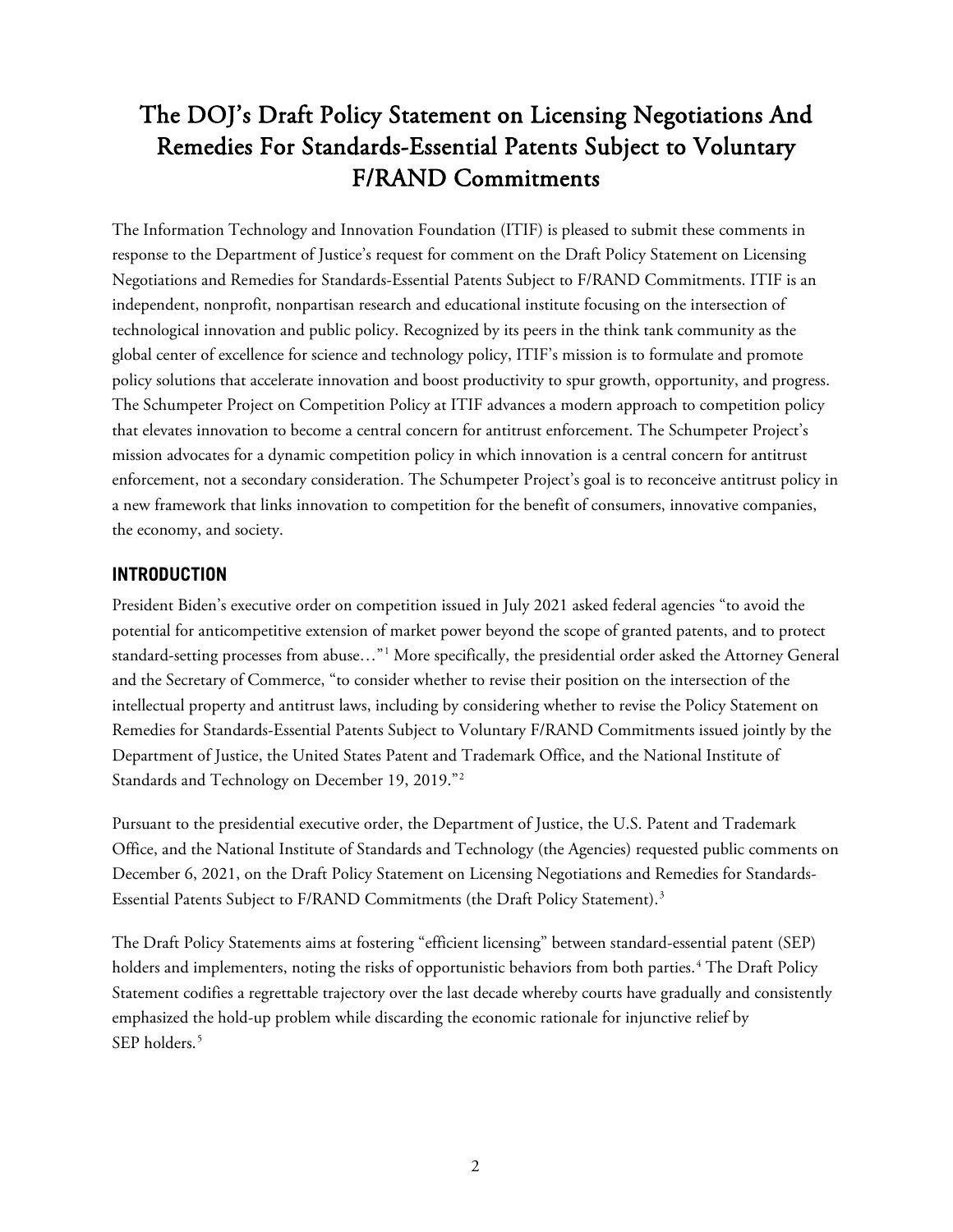The Draft Policy Statement reverts to the 2013 policy statement and brushes away the 2019 policy statement which contributed to a rebalancing from the implementers' concerns to SEP holders' concerns.<sup>[6](#page-10-2)</sup> The Draft Policy Statement fails to contribute to the much-needed strengthening of intellectual property (IP) rights by overlooking the benefits and availability of injunctive relief.<sup>[7](#page-10-3)</sup>

Additionally, despite noticeable efforts to delineate such a framework, the Draft Policy Statement fails to provide clear guidance on a good-faith framework under fair, reasonable, and non-discriminatory (FRAND) terms.

In other words, the Draft Policy Statement is the wrong approach at the wrong time. It is the wrong approach because it further weakens IP rights since the unavailability of injunctive relief tends to further shift away from the protection of patents from a property regime toward a liability regime: Injunctive relief becomes increasingly unavailable as agencies and courts increasingly accommodate for technological trespasses.

The Draft Policy Statement comes at the wrong time. First, the so-called "New Madison Approach" articulated through the 2019 policy statement has not yet produced its effect and the Agencies readily exacerbate the policy swings.<sup>[8](#page-10-4)</sup> This legal uncertainty justified by President Biden's executive order on competition is nevertheless detrimental for market actors. Sufficient time needs to pass before the 2019 policy statement can be considered to be a misguided approach: Lack of such evidence cautions from stripping away the 2019 policy statement.

Second, the European Commission and the United Kingdom are currently engaging in revised policy positions with respect to SEP licensing under FRAND commitments.<sup>[9](#page-10-5)</sup> Given the need to prevent regulatory divergence across major patent jurisdictions, and given the need to make full use of the EU-U.S. Joint Technology Competition Policy Dialogue, the Agencies must actively engage with transatlantic partners to adopt a joint approach to reach principles of efficient licensing whereby strong protection of IP rights fosters innovation and promotes dynamic competition for the welfare of global market actors and consumers across these jurisdictions.<sup>[10](#page-11-0)</sup>

Finally, the Draft Policy Statement, by weakening IP rights and providing a further economic rationale for socalled "efficient infringement" of SEPs by opportunistic implementers, contributes to reward (and not sanction) for foreign patent violators. In short, in the global race for technological leadership where patent protection determines entrepreneurial competitiveness, the Draft Policy Statement represents a considerable policy gift from the Agencies in favor of, say, Chinese patent infringers who now know that, at worst, they may pay royalties that they would have paid had they complied with FRAND terms.[11](#page-11-1) Therefore, the Draft Policy Statement contributes to making American ingenuity an engine of patent infringement, a place prone to patent violations favoring foreign competing powers.

Moreover, the Draft Policy Statement fails to provide the necessary clarification needed from the 2019 policy statement regarding what constitutes "good faith" in FRAND negotiations–and in particular, what constitutes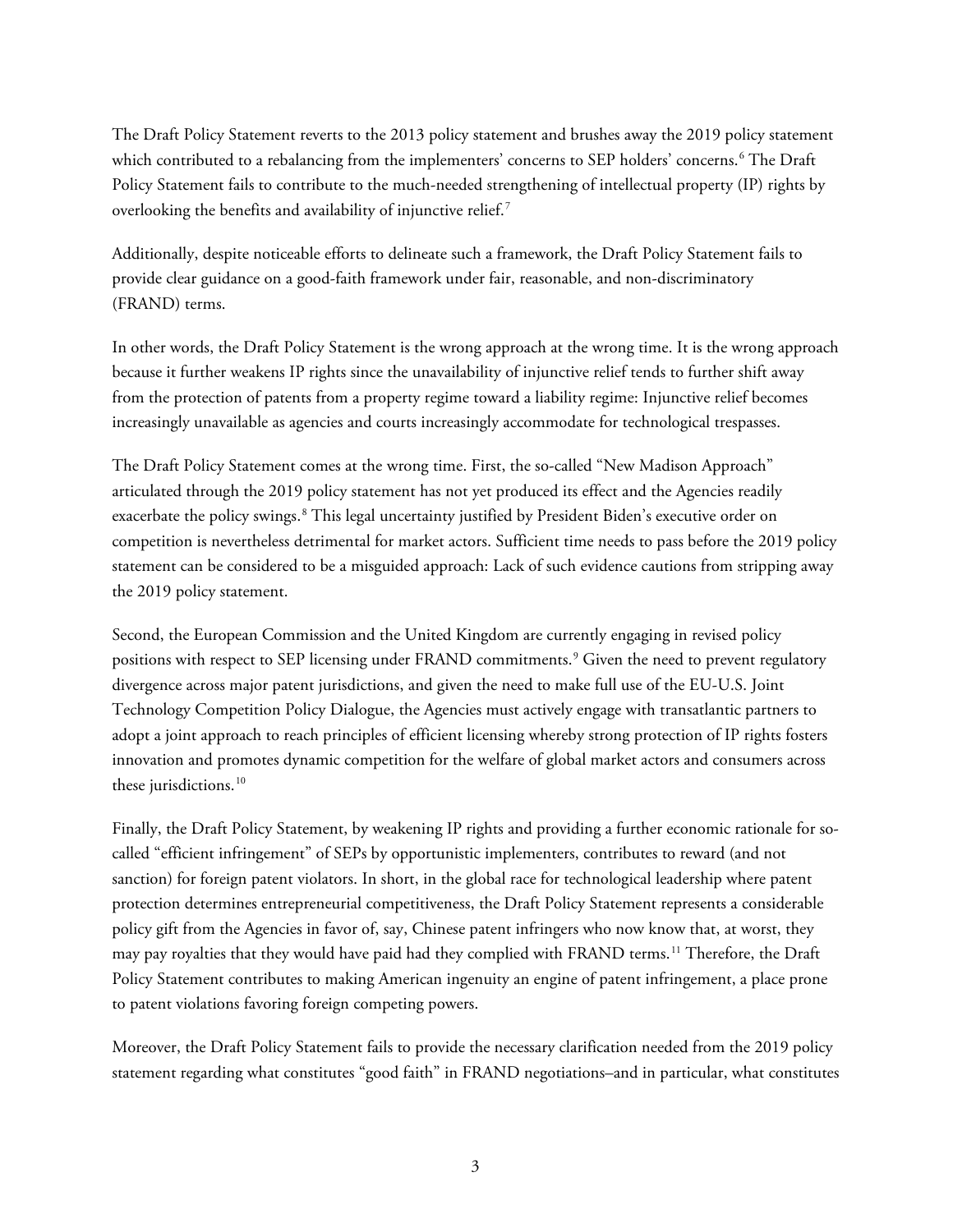a "willing" or "unwilling" licensee. In short, because it represented the right approach and policy swings without evidence must be avoided, the 2019 policy statement needed mere clarifications and not repeal, contrary to what President Biden's executive order suggested. The Agencies should provide an alternative statement that builds upon the 2019 policy statement to clarify the definition of a "willing licensee" as part of FRAND negotiations.

Consequently, the Agencies need to defer the adoption of the Draft Policy Statement and work together with European and United Kingdom counterparts to clarify the details of FRAND negotiations compliant with the "good faith" principle.

More generally, both consumers and firms benefit from interoperability standards. When network effects are present, interoperability between the products of different firms increases consumers' valuation of the product. Consumers also benefit from increased price competition when there are multiple sellers of compatible products. Interoperability standards benefit firms by taking advantage of scale economies brought about by a larger market.

The benefits from higher consumer valuations and scale economies incentivize firms to make their products compatible and, as a result, inefficient de facto standards may arise. Coordination problems with de facto standards may lead to delay in adopting beneficial technologies or to adopting inferior technologies when firms are wary of adopting risky new technologies or do not want to be stranded supporting old technology.[12](#page-11-2) Voluntary, consensus-based standards development organizations (SDOs) can resolve the coordination problems associated with de facto standards by identifying important new innovations and encouraging their adoption.

In addition to resolving the coordination problem associated with de facto standards, SDOs also encourage follow-on innovation. All patents, by their very nature, are intended to disseminate knowledge, and SEPs are no exception. Many SDOs require their participants to disclose SEPs that may read on standards under development and to make licenses to those patents available on FRAND terms. This means that these disclosed patented technologies are largely available to others to develop follow-on innovations. One measure of the effect of SDOs' liberal licensing policies on follow-on innovation is the forward citations to disclosed patents (i.e., new patents citing disclosed patents as prior art). Marc Rysman and Timothy Simcoe find that patent disclosure to an SDO increases the patent's forward citations by 19-47 percent, suggesting SDOs are an essential factor in follow-on innovation.[13](#page-11-3)Given the importance of SDOs for identifying and endorsing important innovations and encouraging follow-on innovation, the Agencies' guidance should discourage opportunistic conduct related to FRAND licensing disputes that threaten this innovation.

Among the 11 questions identified by the Agencies for comments, the present comments focus on questions 1, 2, 7, and 9, namely: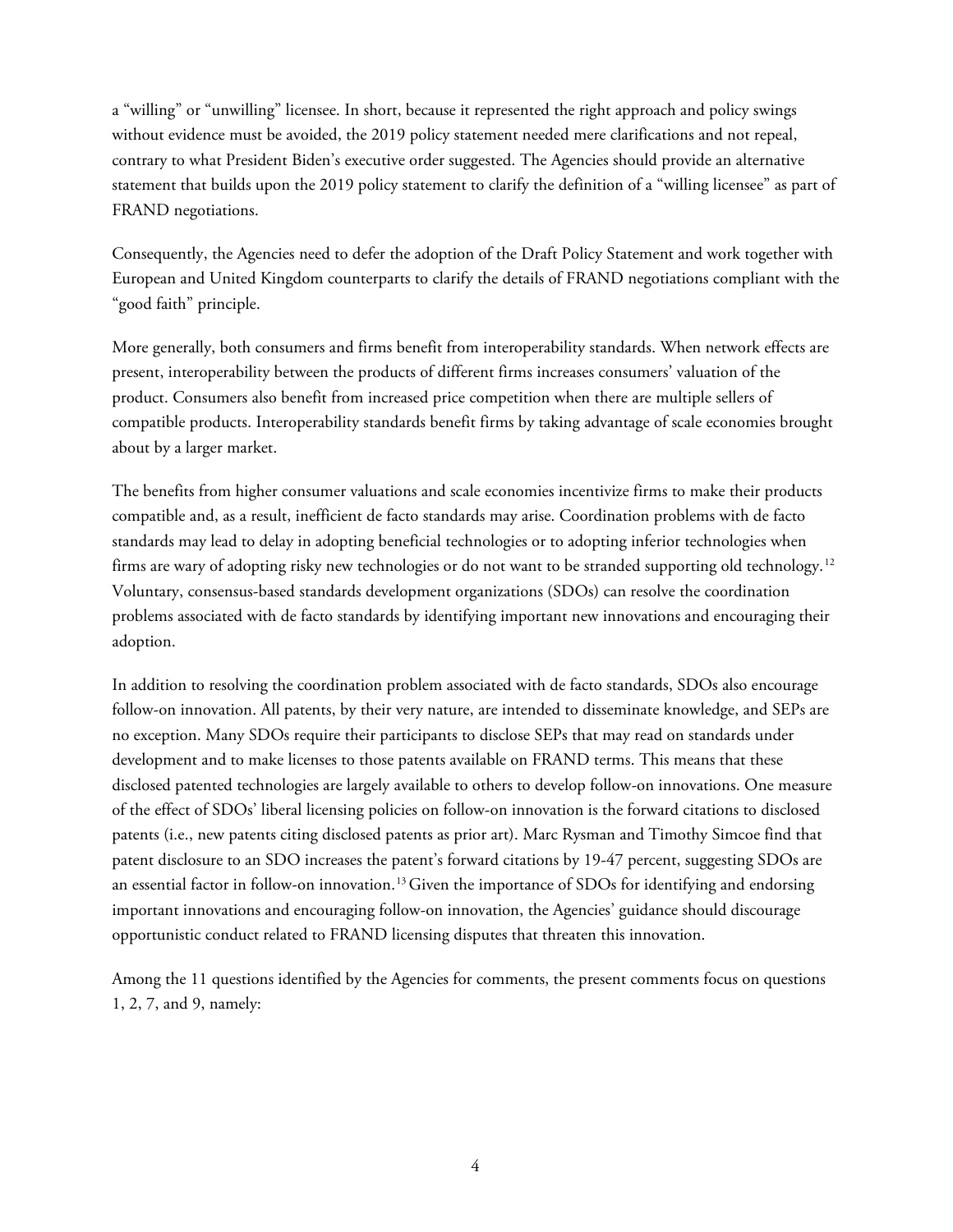*"1.Should the 2019 Policy Statement on Remedies for Standards-Essential Patents Subject to Voluntary F/RAND Commitments be revised?*

*2. Does the draft revised statement appropriately balance the interests of patent holders and implementers in the voluntary standards process, consistent with the prevailing legal framework for assessing infringement remedies?* 

*7.Will the licensing considerations set forth in the draft revised Statement promote a useful framework for good-faith F/RAND licensing negotiations? In what ways could the framework be improved? How can any framework for good-faith negotiations, and this framework in particular, better support the intellectual property rights policies of standard-setting organizations?* 

*9. The draft revised statement discusses fact patterns intended to indicate when a potential licensee is willing or unwilling to take a F/RAND license. Are there other examples of willingness or unwillingness that should be included in the statement?"[14](#page-11-4)*

# Question 1: The 2019 Policy Statement on Remedies for Standard Essential Patents Subject to Voluntary F/RAND Commitments Should be Revised

*a. Standard Antitrust Analysis Applies to Conduct Involving IP Including SEPs*

The 2019 policy statement should be revised to affirm that standard antitrust analysis applies to conduct involving IP including SEPs. The 2019 policy statement provides contradictory guidance about whether antitrust law applies to FRAND licensing disputes. Footnote 3 suggests that coordinated conduct by licensees to depress royalties for SEPs may cause competitive harm while footnote 9 cautions against interpreting the 2013 policy statement to mean that antitrust law applies to FRAND disputes.

Standard antitrust analysis applies to conduct involving IP and especially to conduct involving SEPs due to the nature of standards development. In the development of voluntary consensus standards, the coordination among firms that might otherwise be rivals is allowed, even encouraged, due to the consumer benefits arising from standardization. However, these benefits may not be realized if SEP holders are allowed to exercise the full extent of the market power they attain through the standardization of their patented technologies. Commitments SEP holders make to SDOs to license their SEPs on FRAND terms are intended to limit the exercise of this market power. When SEP holders abuse this commitment by, for example, engaging in deception or reneging on their commitment to make licenses available to willing licensees, antitrust law should apply.

*b. U.S. Case Law Supports the Application of Antitrust to Standard-Setting Abuses*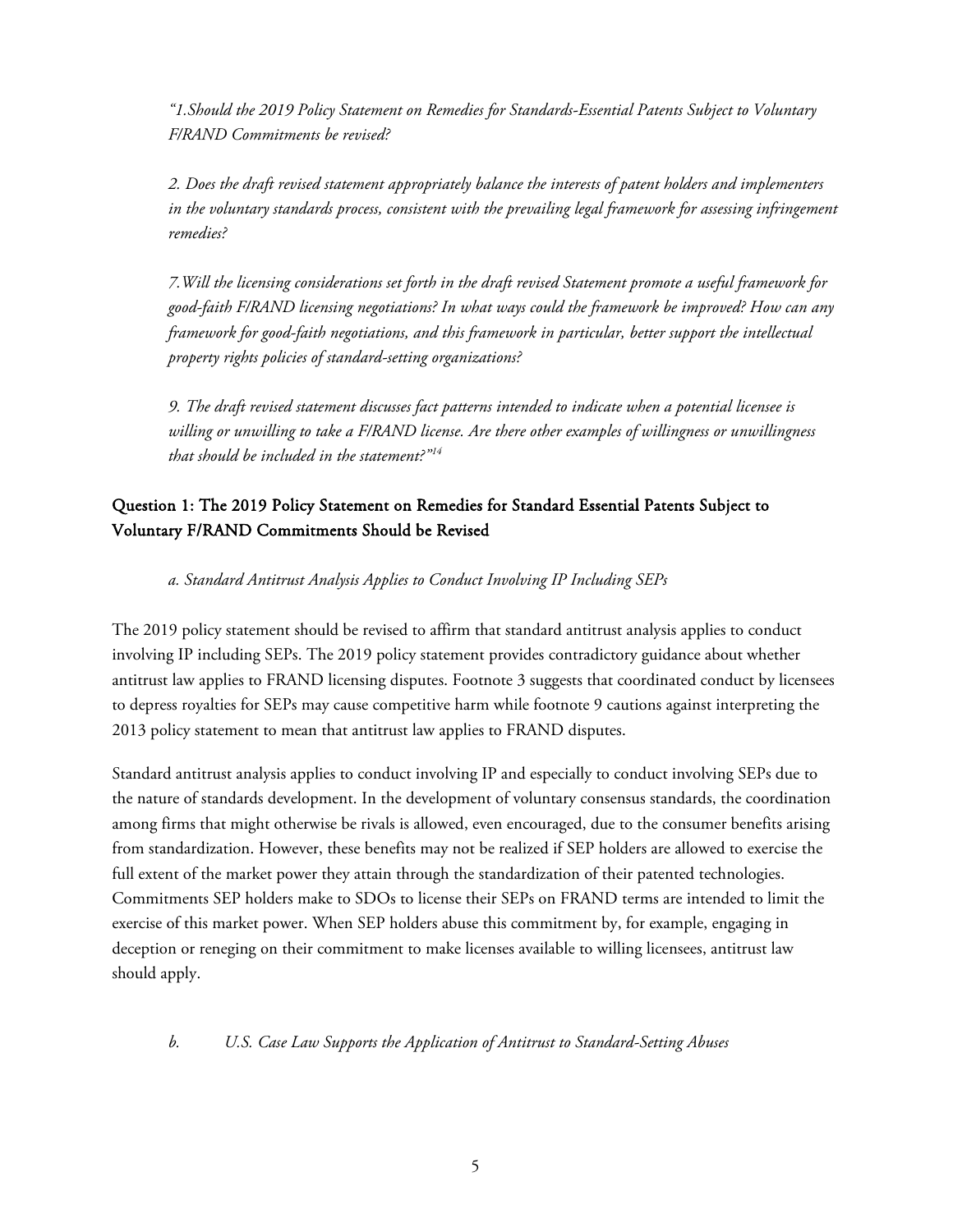U.S. courts have affirmed that antitrust law applies to abuses of the standard setting process and of FRAND commitments. In *American Soc'y of Mech. Eng'rs v. Hydrolevel* 456 U.S. 556 (1982), the Supreme Court noted that, "… a standard-setting organization … can be rife with opportunities for anticompetitive activity."[15](#page-11-5) In *Allied Tube & Conduit Corp. v. Indian Head, Inc.* 486 U.S. 492 (1988), the Supreme Court called out the potential for abuse and the importance of safeguards in the standard-setting process noting that,

the hope of procompetitive benefits depends upon the existence of safeguards sufficient to prevent the standard-setting process from being biased by members with economic interests in restraining competition. An association cannot validate the anticompetitive activities of its members simply by adopting rules that fail to provide such safeguards.<sup>[16](#page-11-6)</sup>

The U.S. Court of Appeals for the Third Circuit recognized in *Broadcom Corp. v. Qualcomm Inc.*, No. 06- 4292 (3d Cir. 2007) that abuse of a FRAND commitment can constitute anticompetitive conduct holding that,

(1) in a consensus-oriented private standard-setting environment, (2) a patent holder's intentionally false promise to license essential proprietary technology on FRAND terms, (3) coupled with an SDO's reliance on that promise when including the technology in a standard, and (4) the patent holder's subsequent breach of that promise, is actionable anticompetitive conduct, [17](#page-11-7)

and the U.S. Court of Appeals for the D.C. Circuit held in *Rambus v. FTC*, No. 07-1086 (D.C. Cir. 2008) that deception before a SDO may constitute a Sherman Act offense stating that, "… if Rambus's more complete disclosure would have caused JEDEC [Joint Electron Device Engineering Council] to adopt a different (open, non-proprietary) standard, then its failure to disclose harmed competition and would support a monopolization claim."[18](#page-11-8)

#### *c. SEP Holders Seeking Injunctions or Exclusions Orders Against Willing Licensees Risk Antitrust Liability*

One way in which SEP holders may abuse their FRAND commitment to an SDO is by seeking an injunction or an exclusion order at the International Trade Commission against implementers who are willing to take a FRAND license. The FRAND commitment is intended to limit the exercise of market power arising from the standards development process by ensuring that the standardized technology will be available to implementers. In making the commitment, SEP holders agree that they are willing to accept a FRAND royalty for the use of their patented technology. That is, the SEP holders agree that money will make them whole. Therefore, seeking an injunction or an exclusion order against a company that is willing to take a FRAND license goes against this commitment and may violate the antitrust laws. However, such limited relief must only be applied in cases involving a willing licensee. This requires a distinction to be made between willing and unwilling licensees, including defining what it means to be a willing licensee.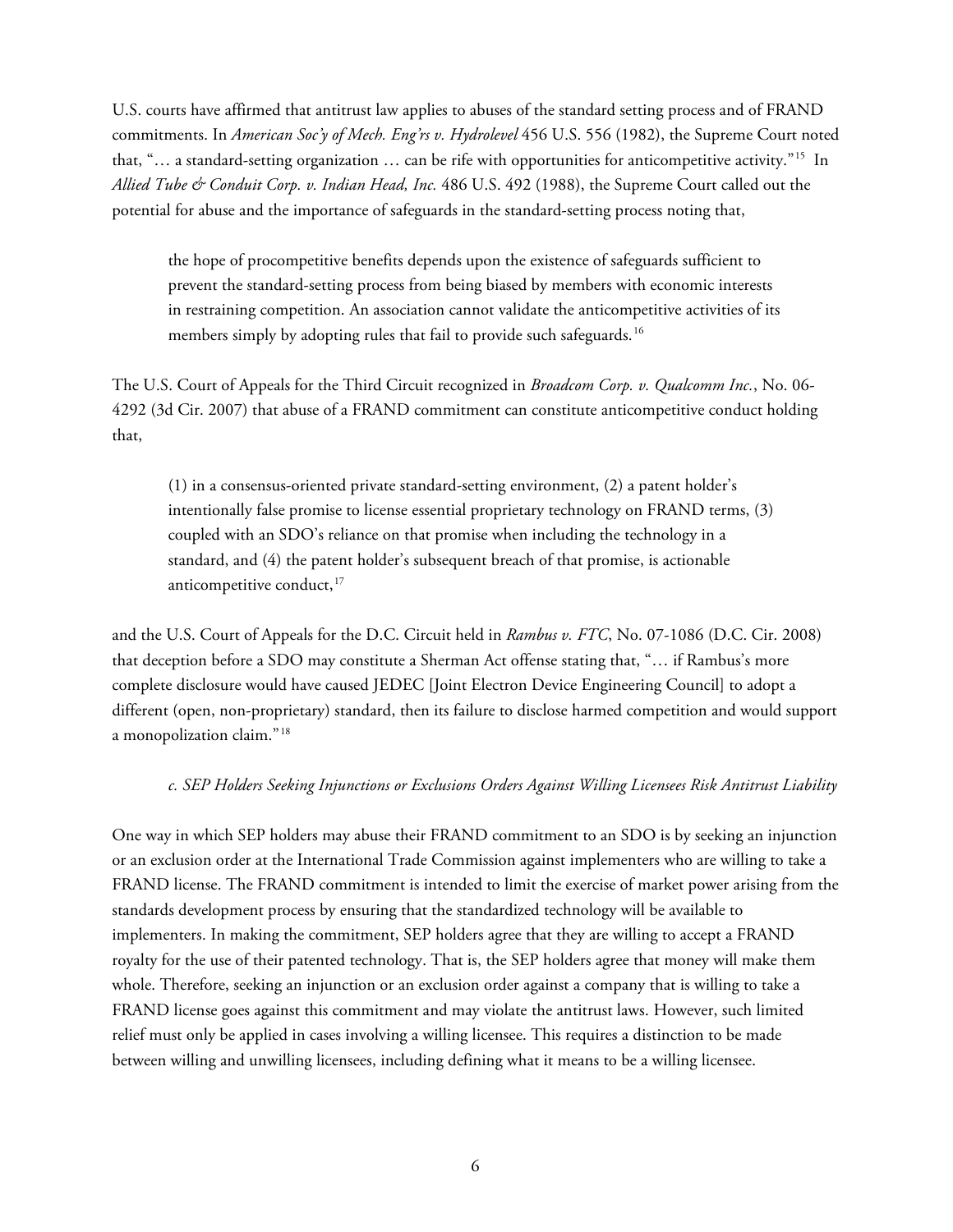In addition to the case law noted above, FTC actions make clear that seeking an injunction or an exclusion order with respect to SEPs encumbered by a FRAND commitment may constitute an antitrust violation. In 2012, the FTC entered into a consent agreement with Robert Bosch GmbH (Bosch) to settle charges that Bosch's subsidiary, SPX Service Solutions, breached, "its commitment to offer licenses [to willing licensees of] its standard essential patents pursuant to its obligations under 1.14 of the SAE Policy Manual by seeking injunctive relief over the same standard-essential patents."[19](#page-11-9) Soon thereafter in 2013, the FTC entered into a consent agreement with Google, Inc. and Motorola Mobility, LLC (Motorola) to settle similar charges to those in Bosch. The FTC alleged that Google, through Motorola, breached, "its commitments to standardsetting organizations to license its standard essential patents on fair, reasonable, and nondiscriminatory terms," and that, "Google violated its FRAND commitments by seeking to enjoin and exclude willing licensees of its FRAND-encumbered SEPs."[20](#page-11-10) In both Bosch and Google, the FTC alleged that the conduct by these firms constituted an unfair method of competition in violation of Section 5 of the FTC Act. These FTC enforcement actions serve as a warning to SEP holders that they may be subject to antitrust liability for seeking an injunction or exclusion order in cases involving a willing licensee of their SEPs.

#### *d. Limiting Anticompetitive Conduct Related to Standardization is Important for Innovation*

Limiting anticompetitive conduct related to standardization is important for innovation. SDO IP disclosure policies and FRAND commitments are intended to limit anticompetitive abuses of the standards development process. When SEP holders breach their FRAND commitments by seeking injunctions against willing licensees or engaging in other abuses of their FRAND commitments, they jeopardize future innovation by chilling participation in formal standards development.

As noted above, voluntary, consensus SDOs are important for identifying and endorsing important innovations and for encouraging follow-on innovation. If current and future SDO participants turn away from formal standards development, we may be left with inferior de facto standards or with closed, proprietary standards that do not encourage follow-on innovation. Therefore, to protect and promote innovation, the Agencies should make clear in their guidance that standard antitrust analysis applies to conduct involving SEPs.

# Questions 2, 7, and 9: The Draft Policy Statement Provides Insufficient Guidance on What Constitutes a Willing Licensee

## *a. SEP Holders Must Have All Available Remedies to Combat Efficient Infringement by Standards Implementers*

While standard antitrust analysis should apply to anticompetitive conduct by SEP holders, opportunistic behavior by implementers of standards remains a serious concern. Given that the royalties due to SEP holders are limited by their FRAND commitments, some implementers see little benefit to reaching a negotiated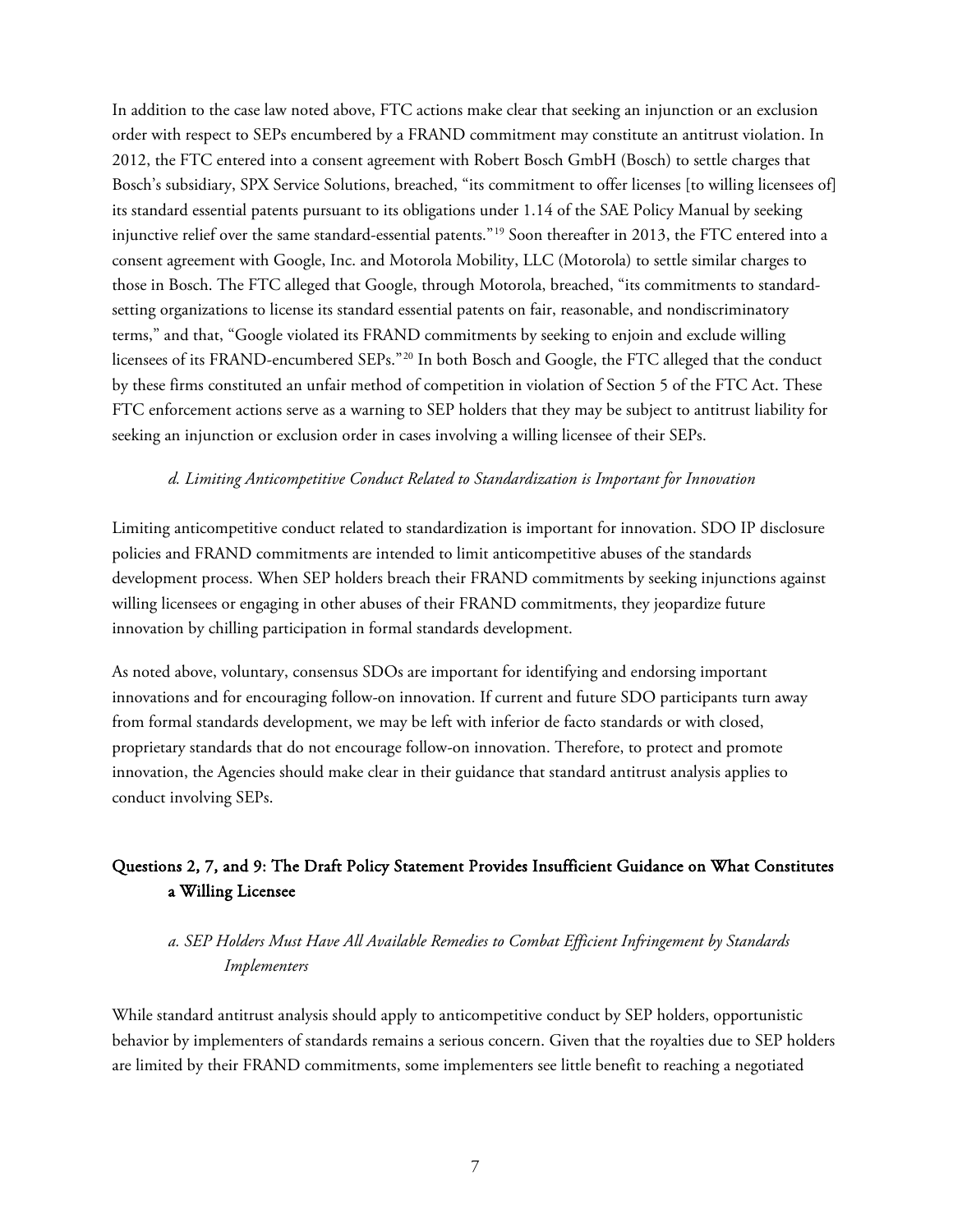license agreement with SEP holders. Furthermore, if a SEP holder is forced to litigate to obtain the FRAND royalty, there is some probability the patents asserted in litigation may be found invalid–in which case the implementer pays nothing. Consequently, some implementers engage in efficient infringement and "holdout" paying royalties for as long as possible knowing that, by acting the part of a willing licensee, they can avoid enhanced damages and never be required to pay more than a FRAND rate.<sup>[21](#page-11-11)</sup>

Some implementers engage in licensing tactics to give their conduct a veneer of willingness to avoid the treble damages of willful infringement but are really intended to delay negotiations and avoid taking a license. Some of the tactics identified by Bowman Heiden and Nicolas Petit (at p. 220) from their interviews of industry participants include: (1) insisting on a patent-by-patent negotiation when portfolio licensing is the norm; (2) insisting on a country-specific license when the implementer operates in multiple countries; (3) routinely postponing negotiations; (4) sending representatives without authority to conclude a license; and (5) agreeing to a neutral third-party determination of royalties but unduly delaying the process.<sup>[22](#page-11-12)</sup> By engaging in efficient infringement, implementers force SEP holders into accepting lower, potentially below-FRAND rates, to avoid the cost of litigating patent-by-patent in multiple jurisdictions around the globe.

SEP-holders must have all available remedies to combat efficient infringement. This means that SEP holders should be able to seek injunctions against efficient infringers to bring these recalcitrant implementers to the bargaining table. However, this does not mean that SEP holders should be entitled to an injunction against truly willing licensees to resolve an honest dispute about the appropriate FRAND rate.

# *b. The Antitrust Liability That Attaches to Standard-Setting Abuses Necessitates Clarification of Willing Licensee*

Given the antitrust liability that attaches to abuses of the standard setting process and FRAND commitments–especially with respect to seeking an injunction against willing licensees of SEPs–it is imperative that the agencies clarify what constitutes a willing licensee. Unfortunately, the Draft Policy Statement does not provide sufficient guidance about how implementers demonstrate their willingness to take a license. The Draft Policy Statement provides a catalog of actions that, when any one of them is undertaken by an implementer, do not demonstrate that the implementer is unwilling to take a license. To take one as an example, we agree that questioning the validity of the patents should not be construed to mean that the implementer is unwilling. However, challenging the validity of the patents also should not be construed to mean that the implementer is a willing licensee.

The Draft Policy Statement provides examples of how an implementer might act in good faith during licensing negotiations (i.e., demonstrate willingness). In particular, good faith actions include: "1) accepting the [SEP holder's] offer; (2) making a good-faith F/RAND counteroffer; (3) raising specific concerns about the offer's terms, including with respect to validity and infringement of the patents; (4) proposing that contested issues be resolved by a neutral party; or (5) requesting that the SEP holder provide more specific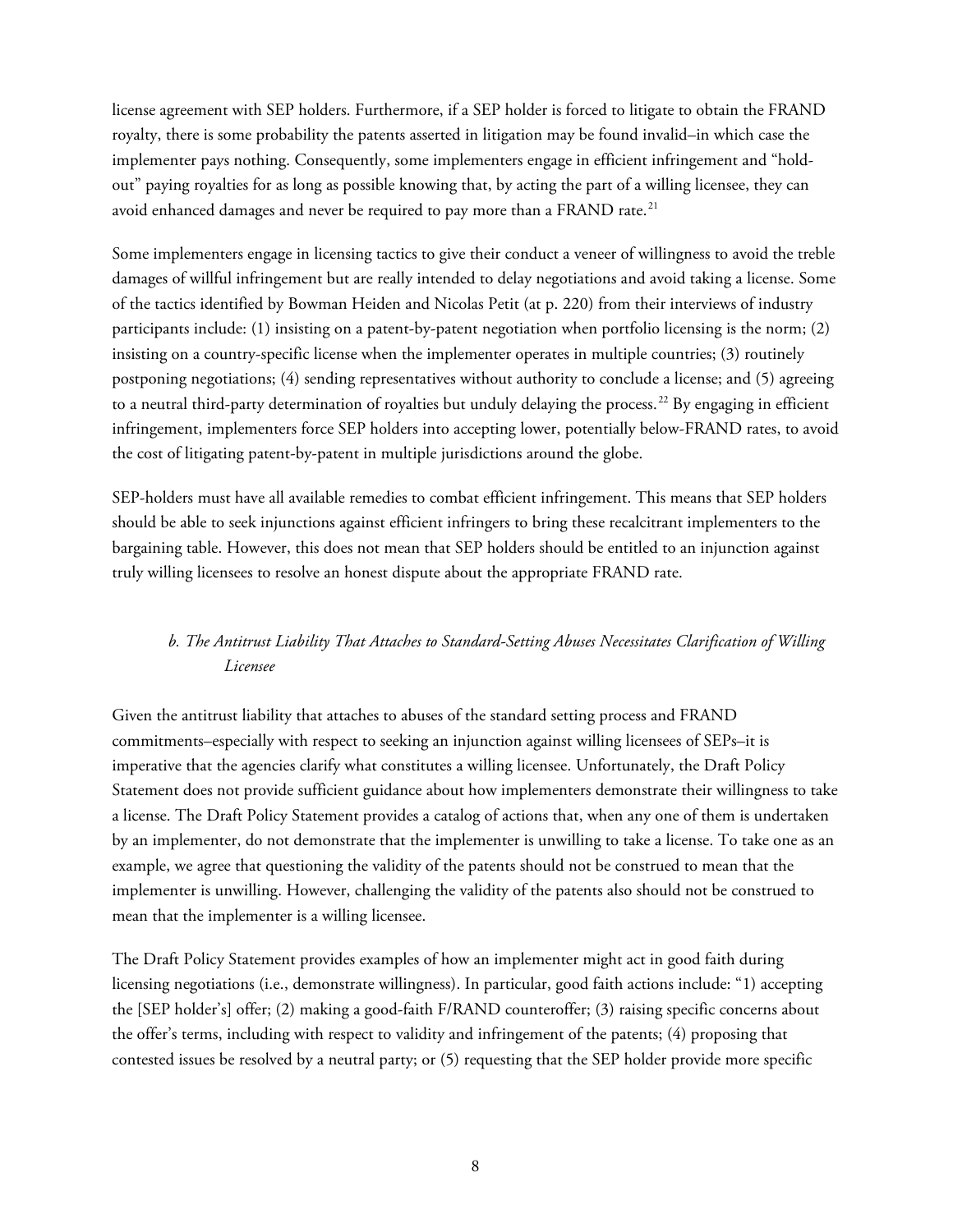information reasonably needed to evaluate the offer." However, these examples are insufficient to demonstrate willingness–particularly when they are not accompanied by a commitment to be bound by a neutral third-party decision-maker in the event of disagreement. Efficient infringement continues to take place despite implementers undertaking one or more of the Draft Policy Statement's "good faith" actions.

Apple's conduct in the early 2010s in its licensing dispute with Motorola is one example of efficient infringement despite appearances of good faith conduct. As part of ongoing litigation Motorola commenced against Apple in the ITC, Apple sought a declaratory judgment in the U.S. District Court for the Western District of Wisconsin that, among other things, Motorola had breached its contracts with the relevant SDOs and Motorola's licensing offer was not FRAND. In order to decide whether Motorola had breached its contractual commitments, Judge Crabb believed it would be necessary to determine the FRAND rate. However, prior to making that determination, Apple informed the court that it would not be willing to pay more than \$1 per device and that it did not intend to be bound by any rate that the court determined. Given that a declaration of a FRAND rate would have no practical effect due to Apple's unwillingness to be bound by the court's determination, Judge Crabb declined to decide a FRAND rate and dismissed Apple's case.<sup>[23](#page-11-13)</sup> While Apple "proposed that contested issues be resolved by a neutral party" as suggested by the Draft Policy Statement, Apple clearly was not acting in good faith during its licensing dispute with Motorola because Apple was unwilling to accept a court-determined rate.

The risk of efficient infringement continues today as evidenced by recent disputes heard in European courts where European case law provides more explicit guidance on licensing conduct. The conduct at issue in these disputes satisfies the Draft Policy Statement criteria for good faith action and yet the implementers in these disputes were clearly not acting in good faith. In Philips's recent licensing dispute with Asustek, Asustek's requests for Philips to "provide more specific information reasonably needed to evaluate the offer" were merely pretextual as Asustek did not involve the technical experts necessary to evaluate Philips's portfolio in the licensing discussions.<sup>[24](#page-11-14)</sup> Similarly, in Sisvel's recent licensing dispute with Haier, Haier's request for "more specific information" to include the production of claim charts for all of Sisvel's patents nearly three years after Sisvel notified Haier of its infringement cannot be viewed as good faith conduct either.<sup>[25](#page-11-15)</sup>

## *c. The Draft Policy Statement Should Provide More Explicit Guidance on What Constitutes a Willing Licensee*

Insufficient guidance on what it means to be a willing licensee effectively limits the remedies SEP holders have available to address efficient infringement. The threat of antitrust liability prevents SEP holders from seeking the injunctions that are necessary to bring efficient infringers to the bargaining table. Consequently, SEP holders are under-compensated for their patented technologies. Royalties from patent licensing compensate patentees for their prior R&D investments and fund future innovation. Unfairly limiting appropriate compensation to SEP holders threatens the viability of future innovation.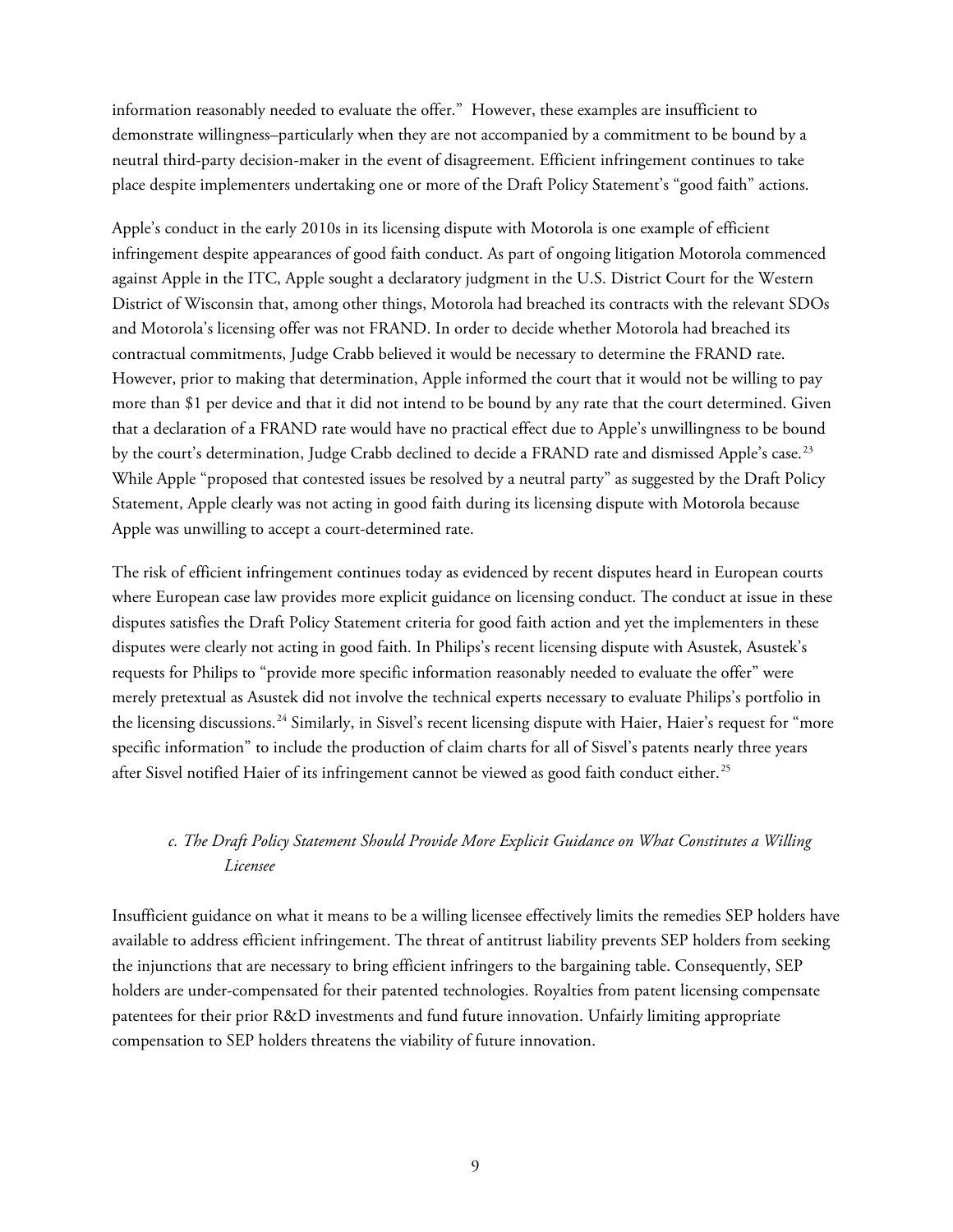The Draft Policy Statement does not go far enough in defining what it means to be a willing licensee. As noted above, the Draft Policy Statement's non-exhaustive list of examples to demonstrate good-faith conduct is not sufficient to pin down willingness and does little to address the problem of efficient infringement. Therefore, the Draft Policy Statement should provide clear, specific steps SEP holders and implementers must take to demonstrate good-faith conduct as the European Union Court of Justice did in its 2015 *Huawei/ZTE* decision. Unfortunately, the Draft Policy Statement does not provide the clear guidance necessary to limit opportunistic conduct in FRAND licensing disputes.

## **CONCLUSION**

The Agencies' Draft Policy Statement must minimize the potential for opportunistic behaviors from both SEP holders and implementers as opportunism generates considerable transaction costs and decreases welfare by harming consumers and deterring innovation. The 2019 policy statement rightly focused on the overlooked problem of holdout—namely, efficient infringement of SEP holders' rights.

However, the 2019 policy statement required further clarification regarding what constitutes a willing licensee and, more generally, what "good faith" means under FRAND negotiations. The Draft Policy Statement provides insufficient clarification and, more dramatically, reverts back to the 2013 policy statement which made injunctive relief unavailable for SEP holders because the problem of efficient infringement of SEPs was then downplayed.

In a global race for innovation, strong protection of IP rights remains essential to bolstering the American innovation economy where companies of all sizes can thrive through robust protection of IP rights and where opportunistic behaviors are not only punished but also deterred. The Draft Policy Statement, unfortunately, ignores this IP rights imperative and provides no tangible way forward for efficient licensing, but rather a way backward to the previous, and largely controversial, emphasis of patent hold-up without due consideration for patent hold-out. The Agencies need to build upon the approach of the 2019 policy statement and further define willing licensees.

<span id="page-9-0"></span><sup>&</sup>lt;sup>1</sup> White House, "Executive Order on Promoting Competition in the American Economy", July 9, 2021, [https://www.whitehouse.gov/briefing-room/presidential-actions/2021/07/09/executive-order-on-promoting](https://www.whitehouse.gov/briefing-room/presidential-actions/2021/07/09/executive-order-on-promoting-competition-in-the-american-economy/)[competition-in-the-american-economy/](https://www.whitehouse.gov/briefing-room/presidential-actions/2021/07/09/executive-order-on-promoting-competition-in-the-american-economy/) , Section 5(d).

<span id="page-9-1"></span> $^{2}$  *Id.* 

<span id="page-9-2"></span><sup>3</sup> Department of Justice, "*Public Comments Welcome on Draft Policy Statement on Licensing Negotiations and Remedies for Standards-Essential Patents Subject to F/RAND Commitments*", December 6, 2021,

[https://www.justice.gov/opa/pr/public-comments-welcome-draft-policy-statement-licensing-negotiations-and-remedies](https://www.justice.gov/opa/pr/public-comments-welcome-draft-policy-statement-licensing-negotiations-and-remedies-standards)[standards](https://www.justice.gov/opa/pr/public-comments-welcome-draft-policy-statement-licensing-negotiations-and-remedies-standards) ; USPTO, DOJ, NIST, "*Draft Policy Statement on Licensing Negotiations and Remedies for Standards-Essential Patents Subjects to Voluntary F/RAND Commitments*", December 6, 2021, [https://www.justice.gov/opa/press](https://www.justice.gov/opa/press-release/file/1453826/download)[release/file/1453826/download](https://www.justice.gov/opa/press-release/file/1453826/download)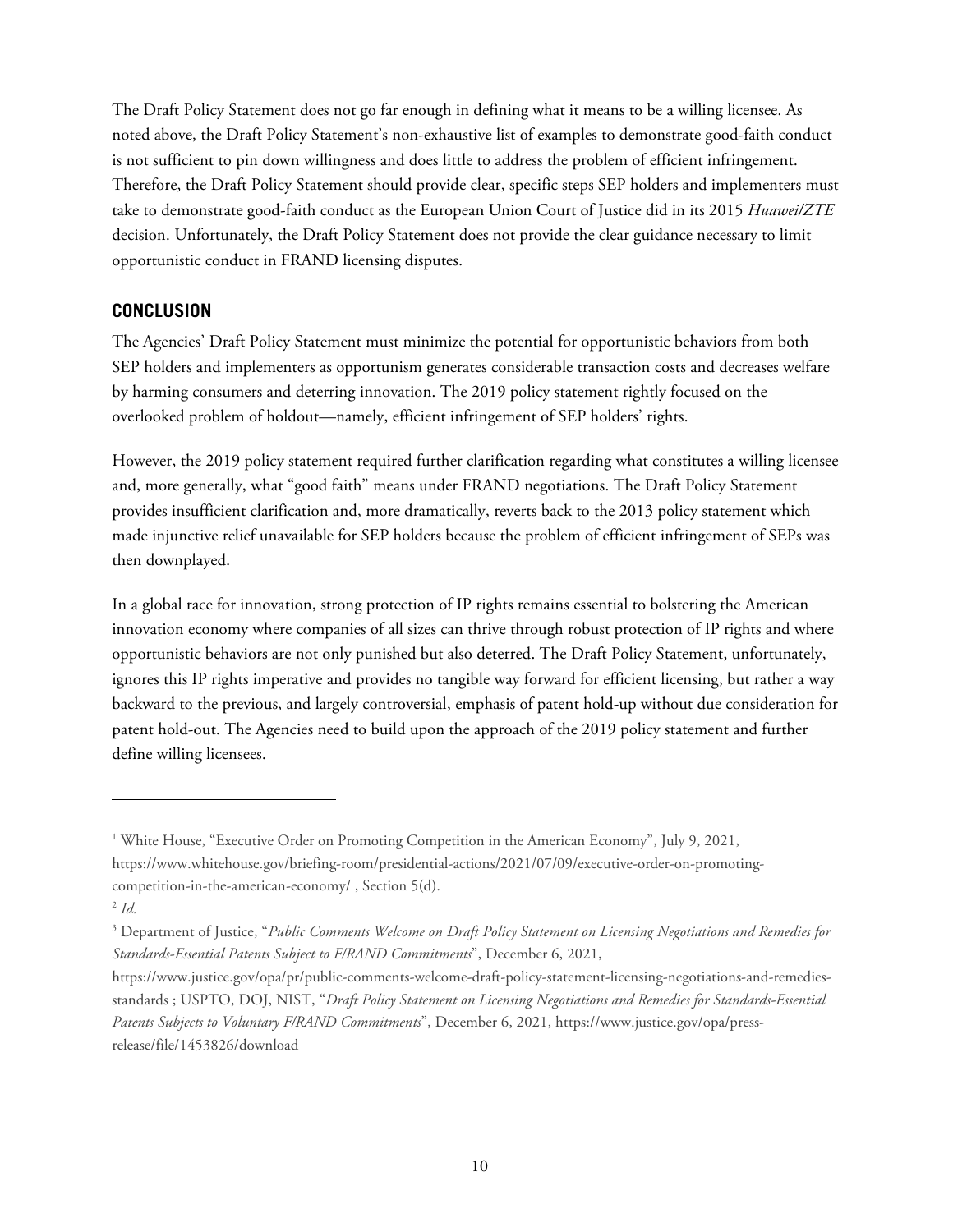<span id="page-10-0"></span><sup>4</sup> "Efficiency" in licensing appears to be a new objective compared to the 2019 policy statement. Compare "as a general matter, to promote efficient licensing and help reduce the costs and other burdens associated with litigation, SEP holders and potential SEP licenses should engage in good-faith negotiation to reach F/RAND license terms" with "as a general matter, to help reduce the costs and other burdens associated with litigation, we encourage both standard-essential patent owners and potential licensees of standards-essential patents to engage in good-faith negotiations to reach F/RAND license terms." Respectively, 2021 draft policy statement, p.5 and USPTO, DOJ, NIST, "*Policy Statement on Remedies for Standards-Essential Patents Subject to Voluntary F/RAND Commitments",* December 19, 2019, p.4 (hereafter "2019 policy statement")[, https://www.justice.gov/atr/page/file/1228016/download](https://www.justice.gov/atr/page/file/1228016/download)

<span id="page-10-1"></span><sup>5</sup> The 2021 policy statement itself acknowledges that "injunctive relief for a SEP subject to a F/RAND commitment has rarely been granted", see Department of Justice, "*Public Comments Welcome on Draft Policy Statement on Licensing Negotiations and Remedies for Standards-Essential Patents Subject to F/RAND Commitments*", December 6, 2021, [https://www.justice.gov/opa/pr/public-comments-welcome-draft-policy-statement-licensing-negotiations-and-remedies](https://www.justice.gov/opa/pr/public-comments-welcome-draft-policy-statement-licensing-negotiations-and-remedies-standards)[standards,](https://www.justice.gov/opa/pr/public-comments-welcome-draft-policy-statement-licensing-negotiations-and-remedies-standards) p.9. More generally, see Richard A. Epstein, Kayan B. Noroozi, "Why Incentives for 'Patent Holdout' Threaten to Dismantle FRAND, And Why It Matters", *Berkeley Technology Law Journal*, Vol.32 (2017):1381-1432, https://chicagounbound.uchicago.edu/cgi/viewcontent.cgi?article=13768&context=journal\_articles (critiquing the current case-law favoring implementers over SEPs patent holders that reveals that "our commercial society is fundamentally built to value, protect, and reward 'thing' or 'objects' rather than 'ideas' – objects that embody innovations, but not necessarily the underlying innovations themselves."). See also Jonathan M. Barnett, *Innovators, Firms, and Markets: The Organizational Logic of Intellectual Property,* (Cambridge, MA: Oxford University Press, 2017), (concluding at p;179 that "for more than a decade, all three branches of the federal government have pursued a remarkably uniform trajectory motivated by the view that the robust patent system that emerged in the early 1980s constituted a policy error that has discouraged innovation by protection incumbents, blocking entry, and promoting opportunistic patent-litigation and licensing strategies.")

<span id="page-10-2"></span><sup>6</sup> See DOJ, USPTO, "*Policy Statement on Remedies for Standards-Essential Patents Subject to Voluntary F/RAND Commitments",* January 8, 2013, https://www.justice.gov/atr/page/file/1118381/download (which downplayed the relevance of injunctive reliefs by stating at ftn 11 that "by participating in the standards-setting activities at the SDO and by voluntarily making a F/RAND licensing commitment under the SDO's policies, the patent holder may be implicitly acknowledging that money damages, rather than injunctive or exclusionary relief, is the appropriate remedy for infringement in certain circumstances, as discussed below.") On the 2019 policy statement, see Jonathan M. Barnett, "The End of Patent Groupthink", *Center for the Protection of Intellectual Property, George Mason University*, April 2020, <https://cpip.gmu.edu/wp-content/uploads/sites/31/2020/04/Barnett-The-End-of-Patent-Groupthink.pdf> (noting at p.2 that "the joint statement makes the important additional observation that precluding SEP owners from seeking injunctive relief could give rise to opportunistic "patent holdout" by alleged infringers.") <sup>7</sup> Weakened IP rights for SEPs patent holders lead to the holdout problem, thereby providing opportunistic implementers with incentives to "efficiently" infringe those IP rights further. See Jonathan M. Barnett, *Innovators, Firms, and Markets: The Organizational Logic of Intellectual Property,* (Cambridge, MA: Oxford University Press, 2017); Gerard Llobet Atilano, Jorge Padilla, "A Theory of Socially-Inefficient Patent Holdout", November 2021, [https://www.cemfi.es/~llobet/holdout.pdf](https://www.cemfi.es/%7Ellobet/holdout.pdf)

<span id="page-10-4"></span><span id="page-10-3"></span>8 See Former Assistant Att'y Gen. Makan Delrahim, Address Before the U. of Pennsylvania Law School, The "New Madison" Approach to Antitrust and Intellectual Property Law, Antitrust Div. of U.S. Dep't of Just. (2018), <https://www.justice.gov/opa/speech/file/1044316/download> .

<span id="page-10-5"></span><sup>9</sup> See European Commission, "Intellectual property – new framework for standard-essential patents", [https://ec.europa.eu/info/law/better-regulation/have-your-say/initiatives/13109-Intellectual-property-new-framework-](https://ec.europa.eu/info/law/better-regulation/have-your-say/initiatives/13109-Intellectual-property-new-framework-for-standard-essential-patents_en)